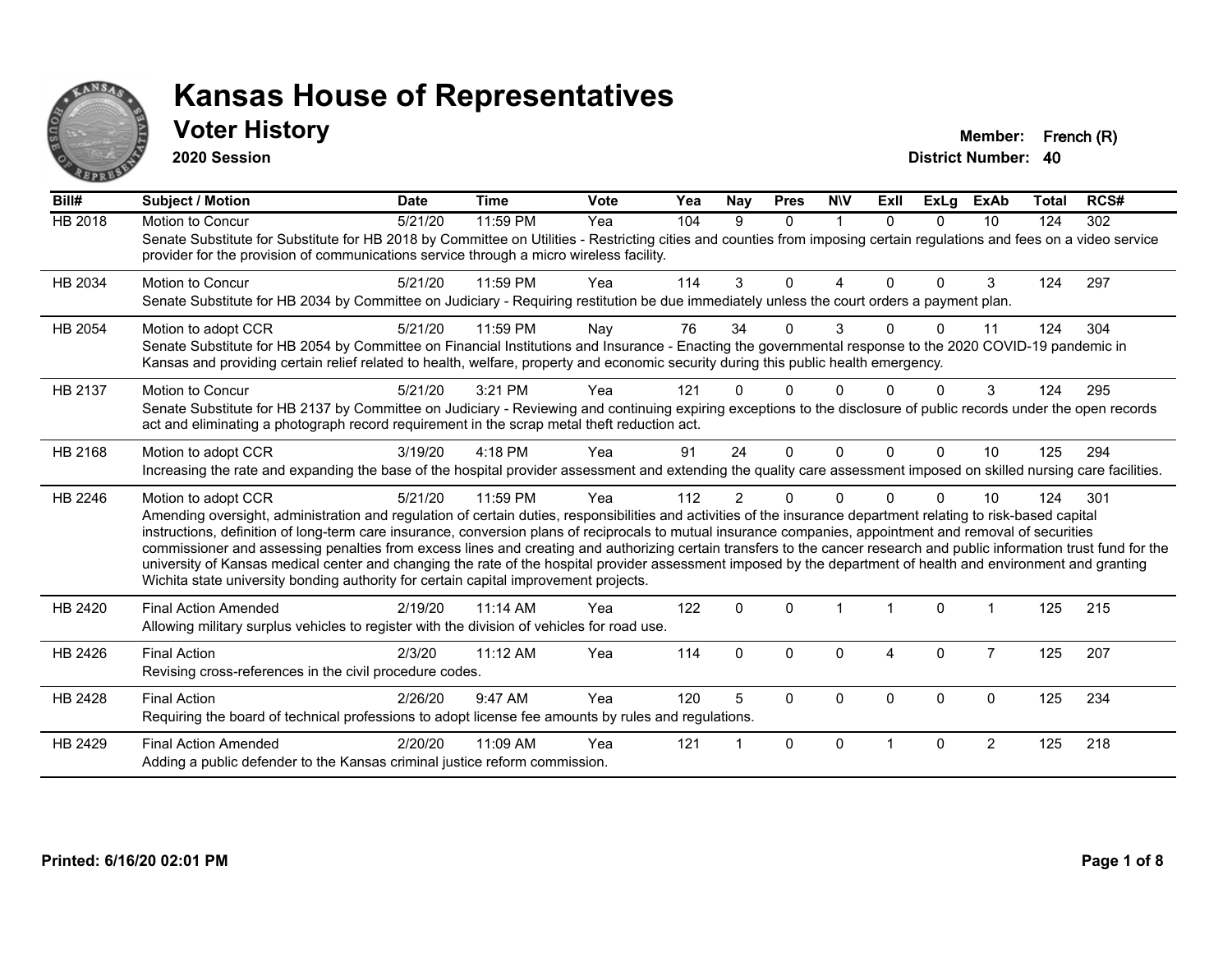

#### **Voter History Member: French (R)**

**2020 Session**

| Bill#          | <b>Subject / Motion</b>                                                                                                                                                                                     | <b>Date</b> | <b>Time</b> | <b>Vote</b> | Yea | <b>Nay</b>   | <b>Pres</b>  | <b>NIV</b>   | Exll                 | <b>ExLg</b>  | <b>ExAb</b>    | <b>Total</b> | RCS# |
|----------------|-------------------------------------------------------------------------------------------------------------------------------------------------------------------------------------------------------------|-------------|-------------|-------------|-----|--------------|--------------|--------------|----------------------|--------------|----------------|--------------|------|
| HB 2432        | <b>Final Action Amended</b>                                                                                                                                                                                 | 2/20/20     | 11:10 AM    | Yea         | 122 | $\Omega$     | $\mathbf{0}$ | $\Omega$     |                      | $\Omega$     | 2              | 125          | 219  |
|                | Creating the Kansas pesticide waste disposal program and allowing up to \$50,000 to be transferred annually from the Kansas agricultural remediation fund to a new<br>Kansas pesticide waste disposal fund. |             |             |             |     |              |              |              |                      |              |                |              |      |
| HB 2438        | <b>Final Action</b>                                                                                                                                                                                         | 2/26/20     | 9:48 AM     | Yea         | 125 | $\Omega$     | $\mathbf{0}$ | $\Omega$     | $\Omega$             | $\Omega$     | $\mathbf 0$    | 125          | 235  |
|                | Allowing certain exceptions to the confidentiality of state child death review board documents.                                                                                                             |             |             |             |     |              |              |              |                      |              |                |              |      |
| <b>HB 2447</b> | <b>Final Action Amended</b>                                                                                                                                                                                 | 2/20/20     | 11:16 AM    | Nay         | 83  | 39           | $\mathbf{0}$ | $\Omega$     | $\blacktriangleleft$ | $\Omega$     | $\overline{2}$ | 125          | 220  |
|                | Changing how two-way electronic audio-visual communication is used in courts.                                                                                                                               |             |             |             |     |              |              |              |                      |              |                |              |      |
| HB 2448        | <b>Final Action Amended</b>                                                                                                                                                                                 | 2/19/20     | 11:15 AM    | Yea         | 98  | 25           | 0            | $\mathbf 0$  | $\mathbf 1$          | 0            | $\mathbf{1}$   | 125          | 216  |
|                | Changing penalties for crimes related to motor vehicles.                                                                                                                                                    |             |             |             |     |              |              |              |                      |              |                |              |      |
| HB 2449        | <b>Final Action</b>                                                                                                                                                                                         | 2/20/20     | 11:17 AM    | Nay         | 99  | 23           | $\mathbf{0}$ | $\Omega$     | $\overline{1}$       | $\Omega$     | $\overline{2}$ | 125          | 221  |
|                | Changing the requirements for board of indigents' defense services appointments.                                                                                                                            |             |             |             |     |              |              |              |                      |              |                |              |      |
| HB 2451        | <b>Final Action</b>                                                                                                                                                                                         | 2/20/20     | 11:18 AM    | Yea         | 122 | $\Omega$     | $\mathbf 0$  | 0            | $\overline{1}$       | $\mathbf{0}$ | $\overline{2}$ | 125          | 222  |
|                | Amending Kansas department of agriculture division of animal health license, permit and registration renewal deadlines.                                                                                     |             |             |             |     |              |              |              |                      |              |                |              |      |
| HB 2452        | <b>Final Action</b>                                                                                                                                                                                         | 2/26/20     | 9:49 AM     | Yea         | 125 | $\Omega$     | $\Omega$     | $\Omega$     | $\Omega$             | $\mathbf 0$  | $\mathbf 0$    | 125          | 236  |
|                | Creating the Kansas reading readiness act.                                                                                                                                                                  |             |             |             |     |              |              |              |                      |              |                |              |      |
| HB 2454        | <b>Final Action Amended</b>                                                                                                                                                                                 | 2/19/20     | 11:17 AM    | Yea         | 114 | 9            | $\mathbf{0}$ | $\Omega$     |                      | $\Omega$     | $\mathbf{1}$   | 125          | 217  |
|                | Self-storage unit rentals; sales and towing of property for nonpayment of rent or abandonment; contractual value of property.                                                                               |             |             |             |     |              |              |              |                      |              |                |              |      |
| HB 2456        | <b>Final Action</b>                                                                                                                                                                                         | 2/26/20     | 9:50 AM     | Yea         | 124 |              | $\Omega$     | $\Omega$     | $\Omega$             | $\Omega$     | $\mathbf{0}$   | 125          | 237  |
|                | Clarifying the definition of the term "possession" in the Kansas criminal code.                                                                                                                             |             |             |             |     |              |              |              |                      |              |                |              |      |
| HB 2462        | <b>Final Action</b>                                                                                                                                                                                         | 2/26/20     | 9:51 AM     | Yea         | 125 | $\mathbf{0}$ | $\mathbf 0$  | $\Omega$     | $\mathbf{0}$         | $\Omega$     | $\mathbf 0$    | 125          | 238  |
|                | Updating provisions related to the Kansas department of agriculture division of conservation.                                                                                                               |             |             |             |     |              |              |              |                      |              |                |              |      |
| HB 2463        | <b>Final Action Amended</b>                                                                                                                                                                                 | 2/26/20     | 9:52 AM     | Yea         | 125 | $\mathbf{0}$ | $\mathbf{0}$ | $\mathbf{0}$ | $\Omega$             | $\Omega$     | $\mathbf{0}$   | 125          | 239  |
|                | Amending the Kansas pesticide law's licensure requirements and the Kansas chemigation safety law's permittee requirements.                                                                                  |             |             |             |     |              |              |              |                      |              |                |              |      |
| HB 2464        | <b>Final Action Amended</b>                                                                                                                                                                                 | 2/26/20     | 9:53 AM     | Yea         | 121 |              | $\Omega$     | $\Omega$     | $\Omega$             | $\Omega$     | $\Omega$       | 125          | 240  |
|                | Updating egg repacking requirements for retailers.                                                                                                                                                          |             |             |             |     |              |              |              |                      |              |                |              |      |
| HB 2466        | <b>Final Action</b>                                                                                                                                                                                         | 2/10/20     | 11:10 AM    | Yea         | 118 |              | $\Omega$     |              | $\overline{2}$       | $\Omega$     | 3              | 125          | 212  |
|                | Enacting the Kansas taxpayer protection act; requiring the signature and tax identification number of paid tax return preparers on income tax returns; authorizing                                          |             |             |             |     |              |              |              |                      |              |                |              |      |
|                | actions to enjoin paid tax return preparers from engaging in certain conduct.                                                                                                                               |             |             |             |     |              |              |              |                      |              |                |              |      |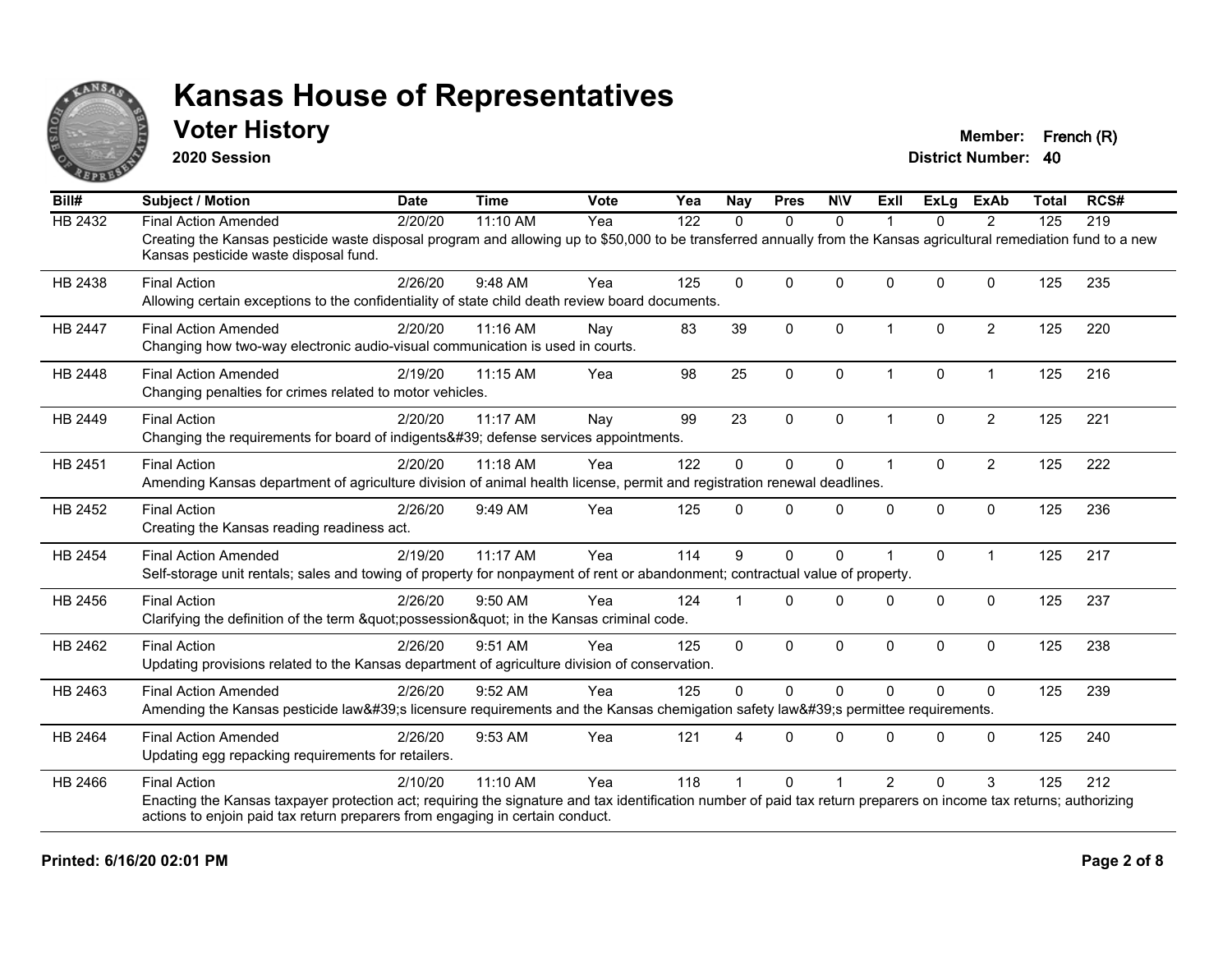

### **Voter History Member: French (R)**

**2020 Session**

| Bill#   | <b>Subject / Motion</b>                                                                                                                                             | <b>Date</b> | <b>Time</b> | Vote | $\overline{Y}$ ea | Nay             | <b>Pres</b>  | <b>NIV</b> | ExIl     | <b>ExLg</b> | <b>ExAb</b>  | <b>Total</b> | RCS# |
|---------|---------------------------------------------------------------------------------------------------------------------------------------------------------------------|-------------|-------------|------|-------------------|-----------------|--------------|------------|----------|-------------|--------------|--------------|------|
| HB 2467 | <b>Final Action Amended</b>                                                                                                                                         | 2/7/20      | 4:10 PM     | Yea  | 105               | $\overline{15}$ | $\Omega$     | 3          | $\Omega$ | 2           | $\mathbf{0}$ | 125          | 211  |
|         | Removing the spousal exception from sexual battery and requiring a domestic violence offender assessment on a first conviction of domestic battery.                 |             |             |      |                   |                 |              |            |          |             |              |              |      |
| HB 2469 | <b>Final Action Amended</b>                                                                                                                                         | 2/26/20     | $9:54$ AM   | Yea  | 120               | 5.              | $\Omega$     | $\Omega$   | 0        | 0           | $\Omega$     | 125          | 241  |
|         | Extending terminal medical release to inmates in the custody of the department of corrections with a condition likely to cause death within 120 days.               |             |             |      |                   |                 |              |            |          |             |              |              |      |
| HB 2470 | <b>Final Action</b>                                                                                                                                                 | 2/26/20     | 9:55 AM     | Yea  | 125               | $\mathbf{0}$    | $\Omega$     | $\Omega$   | $\Omega$ | $\Omega$    | $\Omega$     | 125          | 242  |
|         | Clarifying jurisdiction and supervision of offenders in a certified drug abuse treatment program.                                                                   |             |             |      |                   |                 |              |            |          |             |              |              |      |
| HB 2479 | <b>Final Action</b>                                                                                                                                                 | 2/26/20     | $9:56$ AM   | Yea  | 125               | $\mathbf{0}$    | $\mathbf{0}$ | $\Omega$   | $\Omega$ | $\Omega$    | $\Omega$     | 125          | 243  |
|         | Codifying the NAIC corporate governance model regulation into statute.                                                                                              |             |             |      |                   |                 |              |            |          |             |              |              |      |
| HB 2480 | <b>Final Action</b>                                                                                                                                                 | 2/26/20     | 9:57 AM     | Yea  | 125               | $\Omega$        | $\Omega$     | $\Omega$   | $\Omega$ | $\Omega$    | $\Omega$     | 125          | 244  |
|         | Updating the definition of long-term care insurance contained in the long-term care insurance act.                                                                  |             |             |      |                   |                 |              |            |          |             |              |              |      |
| HB 2487 | <b>Emergency Final Action</b>                                                                                                                                       | 2/26/20     | 4:22 PM     | Yea  | 118               | $\overline{7}$  | $\mathbf 0$  | $\Omega$   | $\Omega$ | $\Omega$    | $\mathbf 0$  | 125          | 262  |
|         | Including emotional disability rather than emotional disturbance in the definitions of "children with disabilities" and "individuals with disabilities. "           |             |             |      |                   |                 |              |            |          |             |              |              |      |
| HB 2490 | <b>Final Action</b>                                                                                                                                                 | 3/12/20     | 11:21 AM    | Yea  | 118               | $\overline{2}$  | $\mathbf{0}$ | $\Omega$   |          | $\Omega$    | 4            | 125          | 276  |
|         | Kansas corporation NOL carryforward extension.                                                                                                                      |             |             |      |                   |                 |              |            |          |             |              |              |      |
| HB 2495 | <b>Final Action</b>                                                                                                                                                 | 2/26/20     | 9:58 AM     | Yea  | 125               | $\mathbf{0}$    | $\Omega$     | $\Omega$   | $\Omega$ | $\Omega$    | $\Omega$     | 125          | 245  |
|         | Authorizing the crime victims compensation board to waive application time restrictions for a victim of a sexually violent crime to receive compensation for mental |             |             |      |                   |                 |              |            |          |             |              |              |      |
|         | health counseling.                                                                                                                                                  |             |             |      |                   |                 |              |            |          |             |              |              |      |
| HB 2496 | <b>Final Action</b>                                                                                                                                                 | 2/26/20     | 9:59 AM     | Yea  | 125               | $\Omega$        | $\Omega$     | $\Omega$   | $\Omega$ | $\Omega$    | $\Omega$     | 125          | 246  |
|         | Authorizing court services officers and community corrections officers to provide a certification of identification to offenders.                                   |             |             |      |                   |                 |              |            |          |             |              |              |      |
| HB 2500 | <b>Emergency Final Action Amended</b>                                                                                                                               | 2/20/20     | 11:48 AM    | Yea  | 122               | $\Omega$        | $\Omega$     | $\Omega$   |          | $\Omega$    | 2            | 125          | 226  |
|         | Amending the Kansas power of attorney act regarding the form of a power of attorney and the duties of third parties relying and acting on a power of attorney.      |             |             |      |                   |                 |              |            |          |             |              |              |      |
| HB 2501 | <b>Final Action Amended</b>                                                                                                                                         | 2/20/20     | 11:19 AM    | Yea  | 119               | 3               | $\Omega$     | $\Omega$   |          | $\Omega$    | 2            | 125          | 223  |
|         | Allowing salvage vehicle pools to apply for ownership documents for vehicles that are disclaimed by insurance companies.                                            |             |             |      |                   |                 |              |            |          |             |              |              |      |
| HB 2503 | <b>Final Action Amended</b>                                                                                                                                         | 2/26/20     | 10:00 AM    | Yea  | 125               | $\Omega$        | $\Omega$     | $\Omega$   | 0        | $\Omega$    | $\Omega$     | 125          | 247  |
|         | Authorizing the transfer of \$268,412,000 from the state general fund to the KPERS fund during fiscal year 2020 and eliminating certain level-dollar employer       |             |             |      |                   |                 |              |            |          |             |              |              |      |
|         | contribution payments.                                                                                                                                              |             |             |      |                   |                 |              |            |          |             |              |              |      |
| HB 2506 | EFA Sub Bill Amended                                                                                                                                                | 2/26/20     | 4:26 PM     | Yea  | 123               | $\mathcal{P}$   | $\Omega$     | $\Omega$   | $\Omega$ | 0           | $\Omega$     | 125          | 265  |
|         | Expanding the military spouse and servicemember's expedited licensure law to certain other license, certificate or registration applicants.                         |             |             |      |                   |                 |              |            |          |             |              |              |      |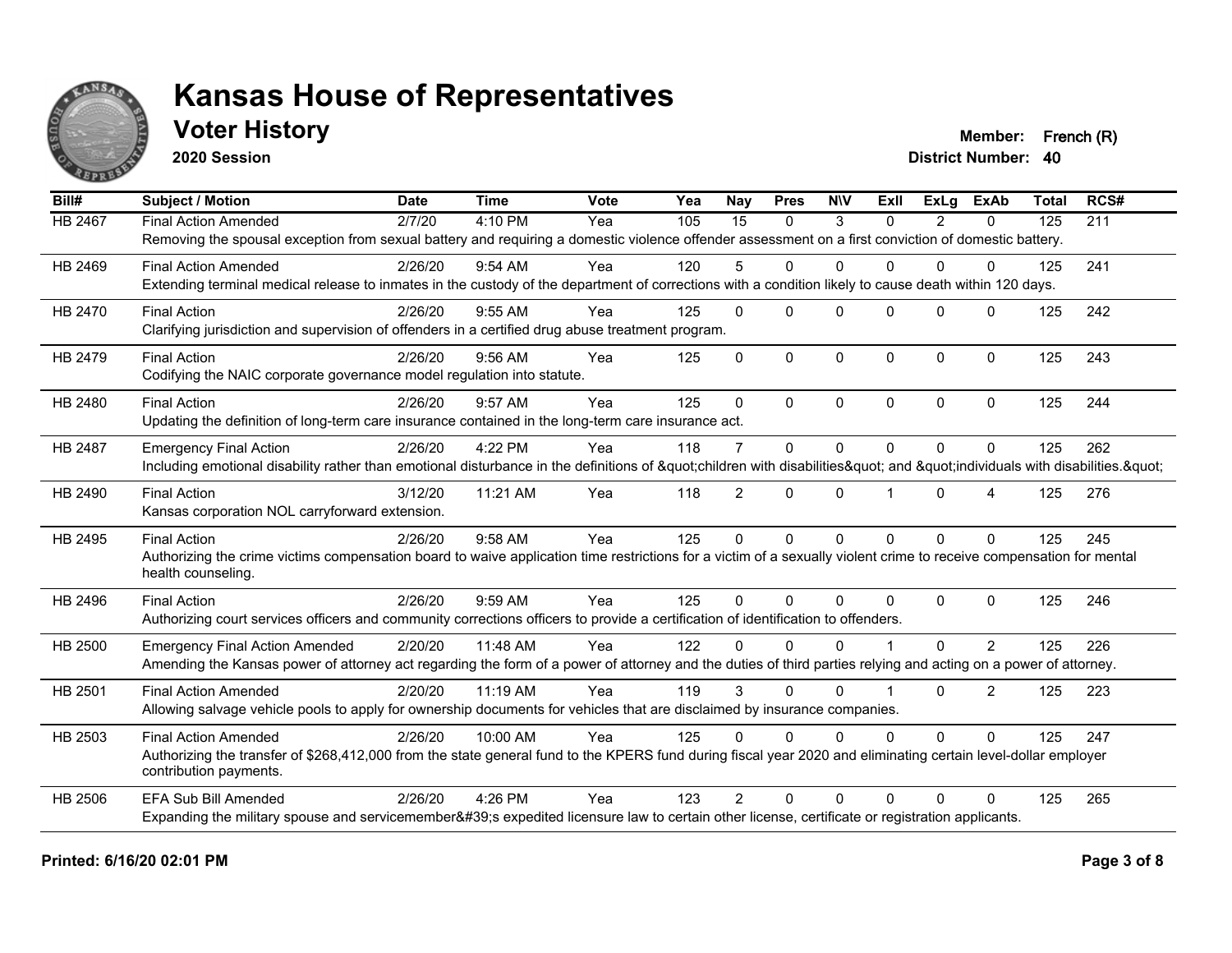

### **Voter History Member: French (R)**

**2020 Session**

| Bill#   | <b>Subject / Motion</b>                                                                                                                                                                                                                                                                                                                                                                                                                                                                                                                             | <b>Date</b> | <b>Time</b> | <b>Vote</b> | Yea | <b>Nay</b>     | <b>Pres</b>    | <b>NIV</b>   | ExII         | <b>ExLg</b>  | <b>ExAb</b>    | <b>Total</b> | RCS# |
|---------|-----------------------------------------------------------------------------------------------------------------------------------------------------------------------------------------------------------------------------------------------------------------------------------------------------------------------------------------------------------------------------------------------------------------------------------------------------------------------------------------------------------------------------------------------------|-------------|-------------|-------------|-----|----------------|----------------|--------------|--------------|--------------|----------------|--------------|------|
| HB 2507 | <b>Final Action Amended</b><br>Liability protection for businesses that participate in high school work-based learning programs.                                                                                                                                                                                                                                                                                                                                                                                                                    | 2/26/20     | 10:01 AM    | Yea         | 97  | 27             | $\overline{1}$ | $\mathbf{0}$ | $\Omega$     | $\Omega$     | $\Omega$       | 125          | 248  |
| HB 2509 | <b>Emergency Final Action</b><br>Vacating certain blocks in the original town plat set aside for a college and a park of the city of Americus and vesting fee simple title in the city.                                                                                                                                                                                                                                                                                                                                                             | 2/26/20     | 4:22 PM     | Yea         | 122 | 3              | $\mathbf 0$    | 0            | <sup>0</sup> | $\mathbf 0$  | $\mathbf 0$    | 125          | 263  |
| HB 2510 | <b>Emergency Final Action</b><br>Special districts may be dissolved and responsibilities assumed by a city.                                                                                                                                                                                                                                                                                                                                                                                                                                         | 2/26/20     | 4:29 PM     | Yea         | 122 | 3              | 0              | $\mathbf{0}$ | <sup>0</sup> | $\mathbf{0}$ | $\mathbf 0$    | 125          | 267  |
| HB 2510 | Motion to adopt CCR<br>Creating the Kansas promise scholarship act; requiring a Kansas foster care children annual academic report card; authorizing the state board of regents on behalf of<br>Kansas state university to sell certain real property in Saline county; providing payment or waiver of tuition for certain dually or concurrently enrolled students;<br>authorizing the practice of the healing arts by healing arts school clinics; providing ACT college entrance exams and workkeys assessments to nonpublic school<br>students. | 5/21/20     | 11:59 PM    | Yea         | 110 | 3              | 0              |              |              | $\Omega$     | 10             | 124          | 300  |
| HB 2515 | <b>Emergency Final Action Amended</b><br>Creating the Kansas promise scholarship program.                                                                                                                                                                                                                                                                                                                                                                                                                                                           | 2/20/20     | 11:47 AM    | Yea         | 116 | 6              | $\Omega$       | $\Omega$     |              | $\Omega$     | $\overline{2}$ | 125          | 225  |
| HB 2516 | <b>Final Action Amended</b><br>Enacting the first-time home buyer savings account act.                                                                                                                                                                                                                                                                                                                                                                                                                                                              | 2/26/20     | 10:03 AM    | Yea         | 123 | $\overline{c}$ | $\mathbf 0$    | 0            | $\Omega$     | $\mathbf 0$  | $\mathbf 0$    | 125          | 249  |
| HB 2518 | <b>Final Action</b><br>Counting any crime with a domestic violence designation as a prior conviction under domestic battery.                                                                                                                                                                                                                                                                                                                                                                                                                        | 2/26/20     | 10:04 AM    | Yea         | 125 | $\Omega$       | $\Omega$       | 0            | $\Omega$     | $\mathbf 0$  | $\mathbf 0$    | 125          | 250  |
| HB 2521 | <b>Emergency Final Action Amended</b><br>Enacting the revised uniform athlete agents act.                                                                                                                                                                                                                                                                                                                                                                                                                                                           | 2/20/20     | 11:49 AM    | Yea         | 122 | 0              | $\Omega$       | $\Omega$     |              | $\Omega$     | $\overline{2}$ | 125          | 227  |
| HB 2524 | <b>Final Action</b><br>Updating motor carrier laws and regulation of motor carriers by the state corporation commission.                                                                                                                                                                                                                                                                                                                                                                                                                            | 2/17/20     | 11:24 AM    | Yea         | 118 | $\Omega$       | $\Omega$       | $\mathbf{0}$ | 3            | $\Omega$     | 4              | 125          | 213  |
| HB 2528 | <b>Final Action</b><br>Providing for all vehicles more than 35 years old to qualify as an antique vehicle.                                                                                                                                                                                                                                                                                                                                                                                                                                          | 2/26/20     | 10:05 AM    | Yea         | 124 |                | $\Omega$       | $\mathbf{0}$ | $\Omega$     | $\mathbf{0}$ | $\mathbf{0}$   | 125          | 251  |
| HB 2540 | <b>Emergency Final Action Amended</b><br>Requiring moneys attributable to at-risk student weighting be expended for approved at-risk educational programs.                                                                                                                                                                                                                                                                                                                                                                                          | 2/26/20     | 4:37 PM     | Yea         | 111 | 14             | $\Omega$       | 0            | 0            | $\mathbf 0$  | $\mathbf 0$    | 125          | 274  |
| HB 2546 | <b>Final Action</b><br>Creating the crime of sexual extortion and adding the crime to the Kansas offender registration act.                                                                                                                                                                                                                                                                                                                                                                                                                         | 2/26/20     | 10:06 AM    | Yea         | 125 | U              | 0              | 0            | $\Omega$     | $\Omega$     | $\mathbf 0$    | 125          | 252  |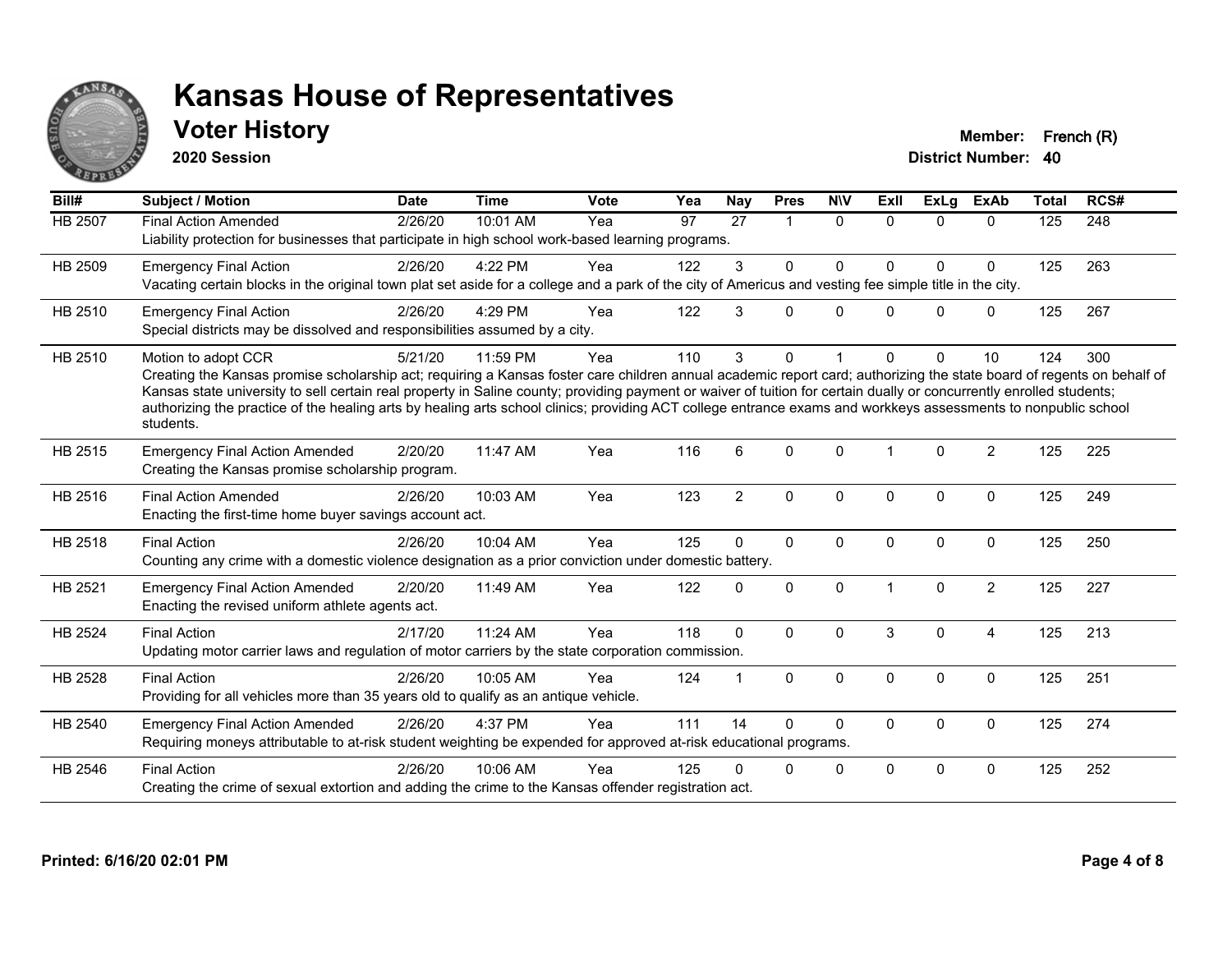

### **Voter History Member: French (R)**

**2020 Session**

| Bill#          | <b>Subject / Motion</b>                                                                                                                                                                                                                                                                                         | <b>Date</b> | <b>Time</b> | <b>Vote</b> | Yea | <b>Nay</b>   | <b>Pres</b>  | <b>NIV</b>   | ExII           | ExLg         | <b>ExAb</b>    | <b>Total</b> | RCS# |
|----------------|-----------------------------------------------------------------------------------------------------------------------------------------------------------------------------------------------------------------------------------------------------------------------------------------------------------------|-------------|-------------|-------------|-----|--------------|--------------|--------------|----------------|--------------|----------------|--------------|------|
| HB 2547        | <b>Final Action Amended</b><br>Making changes to suspended drivers' license requirements.                                                                                                                                                                                                                       | 2/26/20     | 10:07 AM    | Yea         | 125 | $\mathbf{0}$ | $\mathbf 0$  | $\mathbf 0$  | $\Omega$       | $\Omega$     | $\mathbf{0}$   | 125          | 253  |
| HB 2548        | <b>Final Action Amended</b><br>Claims against the state submitted by the Joint Committee on Special Claims Against the State.                                                                                                                                                                                   | 3/13/20     | 8:19 AM     | Yea         | 115 | $\mathbf{1}$ | $\mathbf{0}$ | $\Omega$     | $\overline{2}$ | $\Omega$     | $\overline{7}$ | 125          | 282  |
| HB 2554        | <b>Final Action</b><br>Enacting the uniform fiduciary income and principal act (UFIPA).                                                                                                                                                                                                                         | 2/26/20     | 10:08 AM    | Yea         | 125 | $\Omega$     | $\mathbf{0}$ | $\mathbf{0}$ | $\Omega$       | $\Omega$     | $\Omega$       | 125          | 254  |
| HB 2571        | <b>Final Action Amended</b><br>Club and drinking establishment liquor license eligibility; spouse is a law enforcement officer in another county.                                                                                                                                                               | 3/12/20     | 11:22 AM    | Yea         | 108 | 12           | $\mathbf{0}$ | $\mathbf 0$  | 1              | $\mathbf{0}$ | 4              | 125          | 277  |
| HB 2575        | <b>Emergency Final Action Amended</b><br>Amending the Kansas drycleaner environmental response act to change the required deductible rate, environmental surcharge rate and penalty fine amount.                                                                                                                | 2/26/20     | 4:31 PM     | Pres        | 95  | 29           |              | $\Omega$     | $\Omega$       | $\Omega$     | $\Omega$       | 125          | 269  |
| HB 2583        | <b>Emergency Final Action</b><br>Clarify the vacation of territory from city boundaries or release of easements.                                                                                                                                                                                                | 2/26/20     | 4:35 PM     | Yea         | 124 |              | $\Omega$     | $\Omega$     | $\Omega$       | $\Omega$     | $\Omega$       | 125          | 273  |
| HB 2585        | <b>Emergency Final Action Amended</b><br>Amending the Kansas drycleaner environmental response act to change the required deductible rate, environmental surcharge rate and penalty fine amount.                                                                                                                | 2/26/20     | 4:27 PM     | Yea         | 123 | 2            | $\Omega$     | $\Omega$     | $\Omega$       | $\Omega$     | $\Omega$       | 125          | 266  |
| HB 2585        | <b>Motion to Concur</b><br>Senate Substitute for HB 2585 by Committee on Utilities - Exempting certain public utilities from Kansas income taxation and allowing the state corporation<br>commission to approve certain contract and reduced electric rates and associated cost recovery from all rate classes. | 5/21/20     | 3:59 PM     | Nay         | 75  | 45           |              | $\Omega$     | $\Omega$       | $\Omega$     | 3              | 124          | 296  |
| <b>HB 2587</b> | <b>Final Action</b><br>Allowing venue for an agency adoption to be where a state agency or their subcontracting agencies have offices when the state is the agency.                                                                                                                                             | 2/26/20     | 10:09 AM    | Yea         | 124 |              | $\Omega$     | $\Omega$     | 0              | $\Omega$     | $\Omega$       | 125          | 255  |
| HB 2595        | <b>Final Action Amended</b><br>Eliminating the 30-day delay before offering state surplus property for sale to the general public.                                                                                                                                                                              | 2/20/20     | 11:20 AM    | Yea         | 118 | 3            |              | $\Omega$     |                | $\Omega$     | $\overline{2}$ | 125          | 224  |
| HB 2596        | <b>Final Action Amended</b><br>Allowing an alcoholic liquor manufacturer to obtain a drinking establishment license under certain conditions.                                                                                                                                                                   | 3/12/20     | 11:23 AM    | Yea         | 113 |              | $\mathbf{0}$ | $\Omega$     |                | $\Omega$     | 4              | 125          | 278  |
| HB 2618        | <b>Emergency Final Action Amended</b><br>Establishing a state broadband grant program under the department of commerce to encourage the deployment of broadband in the state.                                                                                                                                   | 2/26/20     | 4:33 PM     | Yea         | 120 | 5            | $\Omega$     | $\Omega$     | $\Omega$       | $\Omega$     | $\Omega$       | 125          | 271  |
| HB 2619        | <b>Final Action</b><br>Adjusting the frequency of the KPERS actuarial experience study.                                                                                                                                                                                                                         | 2/26/20     | $10:10$ AM  | Yea         | 118 |              | $\Omega$     | $\Omega$     | U              | <sup>n</sup> | $\Omega$       | 125          | 256  |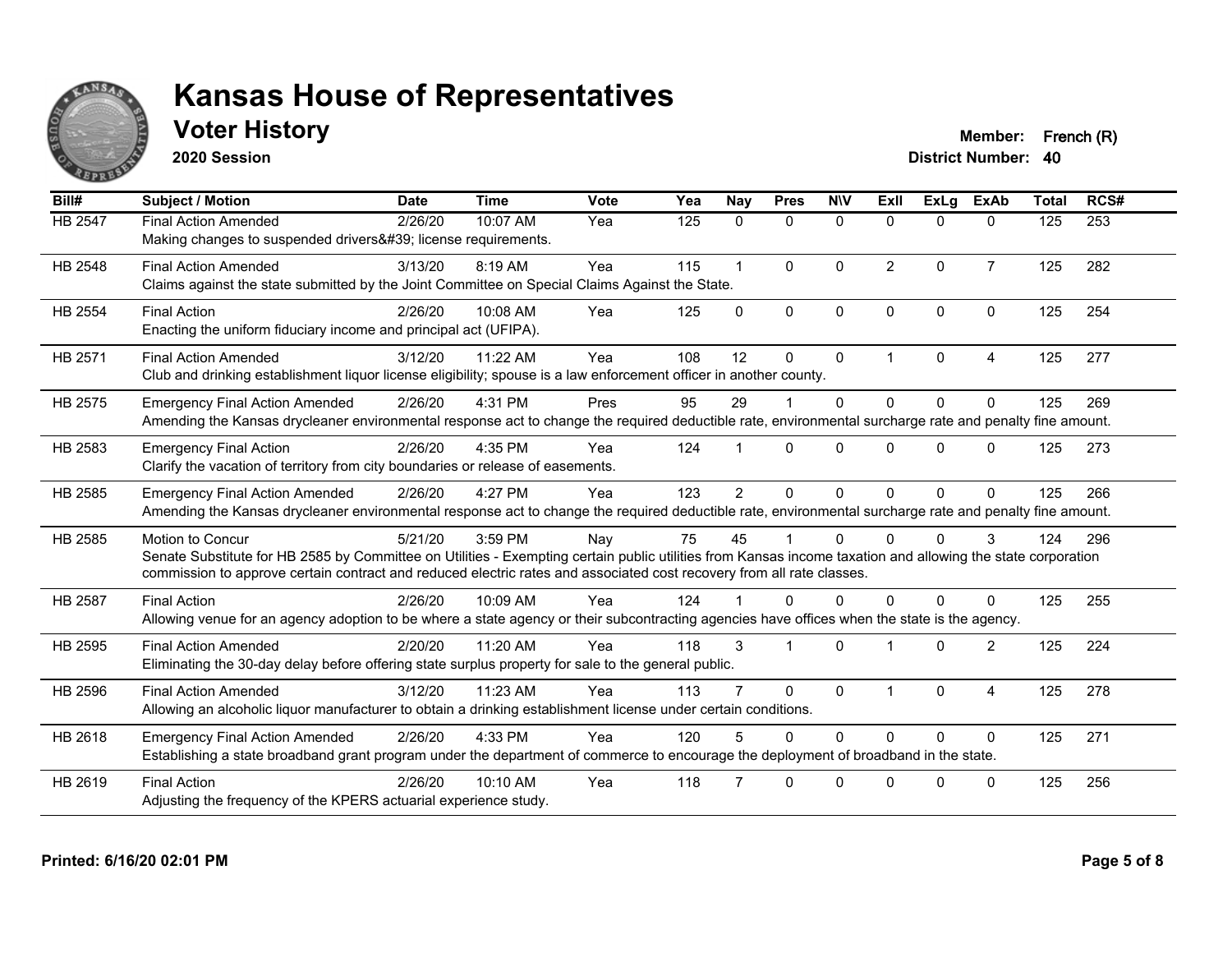

#### **Voter History Member: French (R)**

**2020 Session**

| Bill#           | <b>Subject / Motion</b>                                                                                                                                                                                                                                                                                                                                                                                                                                                                                                                                                                                                                                                                                                                                                                                                                                                                                                                                                                                       | <b>Date</b> | <b>Time</b> | <b>Vote</b> | Yea | Nay          | <b>Pres</b> | <b>NIV</b>   | ExII           | <b>ExLg</b>  | <b>ExAb</b>    | <b>Total</b> | RCS# |
|-----------------|---------------------------------------------------------------------------------------------------------------------------------------------------------------------------------------------------------------------------------------------------------------------------------------------------------------------------------------------------------------------------------------------------------------------------------------------------------------------------------------------------------------------------------------------------------------------------------------------------------------------------------------------------------------------------------------------------------------------------------------------------------------------------------------------------------------------------------------------------------------------------------------------------------------------------------------------------------------------------------------------------------------|-------------|-------------|-------------|-----|--------------|-------------|--------------|----------------|--------------|----------------|--------------|------|
| <b>HB 2619</b>  | Motion to Concur<br>Senate Substitute for HB 2619 by Committee on Financial Institutions and Insurance - Enacting the Kansas economic recovery loan deposit program, updating field of<br>membership requirements of credit unions and allowing privilege tax deductions on agricultural real estate loans and single family residence loans.                                                                                                                                                                                                                                                                                                                                                                                                                                                                                                                                                                                                                                                                 | 5/21/20     | 11:59 PM    | Yea         | 114 | 3            | $\Omega$    | $\Omega$     | $\Omega$       | $\Omega$     | $\overline{7}$ | 124          | 298  |
| HB 2646         | <b>Final Action</b><br>Allowing the attorney general to coordinate training for law enforcement agencies on missing and murdered indigenous people.                                                                                                                                                                                                                                                                                                                                                                                                                                                                                                                                                                                                                                                                                                                                                                                                                                                           | 2/26/20     | 10:11 AM    | Yea         | 125 |              | U           | ∩            |                | $\Omega$     | $\Omega$       | 125          | 257  |
| HB 2689         | <b>Final Action Amended</b><br>Amending the angel investor tax credit with respect to the definition of qualified securities, tax credit limitations and amounts, investor requirements and extending the<br>date that credits may be allowed.                                                                                                                                                                                                                                                                                                                                                                                                                                                                                                                                                                                                                                                                                                                                                                | 3/13/20     | 8:23 AM     | Yea         | 103 | 12           |             | $\Omega$     | $\overline{2}$ | $\mathbf 0$  | $\overline{7}$ | 125          | 283  |
| HB 2695         | <b>Emergency Final Action</b><br>Allowing special agents from the department of corrections to attend the Kansas law enforcement training center.                                                                                                                                                                                                                                                                                                                                                                                                                                                                                                                                                                                                                                                                                                                                                                                                                                                             | 2/26/20     | 4:34 PM     | Yea         | 125 | 0            | 0           | $\mathbf{0}$ | $\Omega$       | $\Omega$     | $\Omega$       | 125          | 272  |
| HB 2699         | <b>Final Action</b><br>Requiring court services officers to assist with child in need of care cases when directed by a judge.                                                                                                                                                                                                                                                                                                                                                                                                                                                                                                                                                                                                                                                                                                                                                                                                                                                                                 | 2/26/20     | 10:13 AM    | Yea         | 105 | 20           | $\Omega$    | $\Omega$     | $\Omega$       | $\Omega$     | $\mathbf{0}$   | 125          | 258  |
| HB 2702         | <b>Emergency Final Action</b><br>Decoupling the KIT and KIR workforce training programs from the high performance incentive fund program and enhancing the workforce training tax credit.                                                                                                                                                                                                                                                                                                                                                                                                                                                                                                                                                                                                                                                                                                                                                                                                                     | 2/26/20     | 4:32 PM     | Yea         | 125 | $\Omega$     | $\Omega$    | $\Omega$     | $\Omega$       | $\Omega$     | $\Omega$       | 125          | 270  |
| HB 2702         | Motion to adopt CCR<br>Enacting the Kansas taxpayer protection act; establishing notice and public hearing requirements prior to approval by a governing body to exceed its revenue neutral<br>rate for the imposition of property tax and discontinuing the city and county tax lid; providing a waiver of interest and fees on certain delinquent property taxes for a<br>period of time and delaying preparation of delinquent real estate tax list and notice; prohibiting valuation increase for real property solely as the result of normal repair,<br>replacement or maintenance of existing structure; providing for county treasurers to establish a payment plan for the payment of delinquent or nondelinquent taxes;<br>requiring the state board of tax appeals to serve orders and notices by electronic means if requested by the party; prohibiting county appraisers and the state board of<br>tax appeals from increasing the valuation of county appraised property in valuation appeals. | 5/21/20     | 11:59 PM    | Yea         | 89  | 28           | 0           | $\Omega$     |                | <sup>0</sup> | 7              | 124          | 299  |
| HB 2708         | <b>Emergency Final Action</b><br>Creating a drug abuse treatment program for people on diversion and allowing county attorneys to enter into agreements with court services and community<br>corrections for supervision.                                                                                                                                                                                                                                                                                                                                                                                                                                                                                                                                                                                                                                                                                                                                                                                     | 2/26/20     | 4:23 PM     | Yea         | 125 | $\Omega$     | $\Omega$    | $\mathbf 0$  | $\Omega$       | $\Omega$     | $\mathbf{0}$   | 125          | 264  |
| HB 2713         | <b>Emergency Final Action Amended</b><br>Enacting the revised uniform law on notarial acts.                                                                                                                                                                                                                                                                                                                                                                                                                                                                                                                                                                                                                                                                                                                                                                                                                                                                                                                   | 2/26/20     | 4:30 PM     | Yea         | 122 | 3            | 0           | 0            | $\Omega$       | 0            | 0              | 125          | 268  |
| <b>HCR 5025</b> | <b>EFA Amend and Debate</b><br>Ratifying and providing the continuation of the March 12, 2020, state of disaster emergency declaration for the state of Kansas.                                                                                                                                                                                                                                                                                                                                                                                                                                                                                                                                                                                                                                                                                                                                                                                                                                               | 3/13/20     | 11:21 AM    | Yea         | 116 | <sup>0</sup> | 0           | U            | $\mathcal{P}$  | $\Omega$     | $\overline{7}$ | 125          | 284  |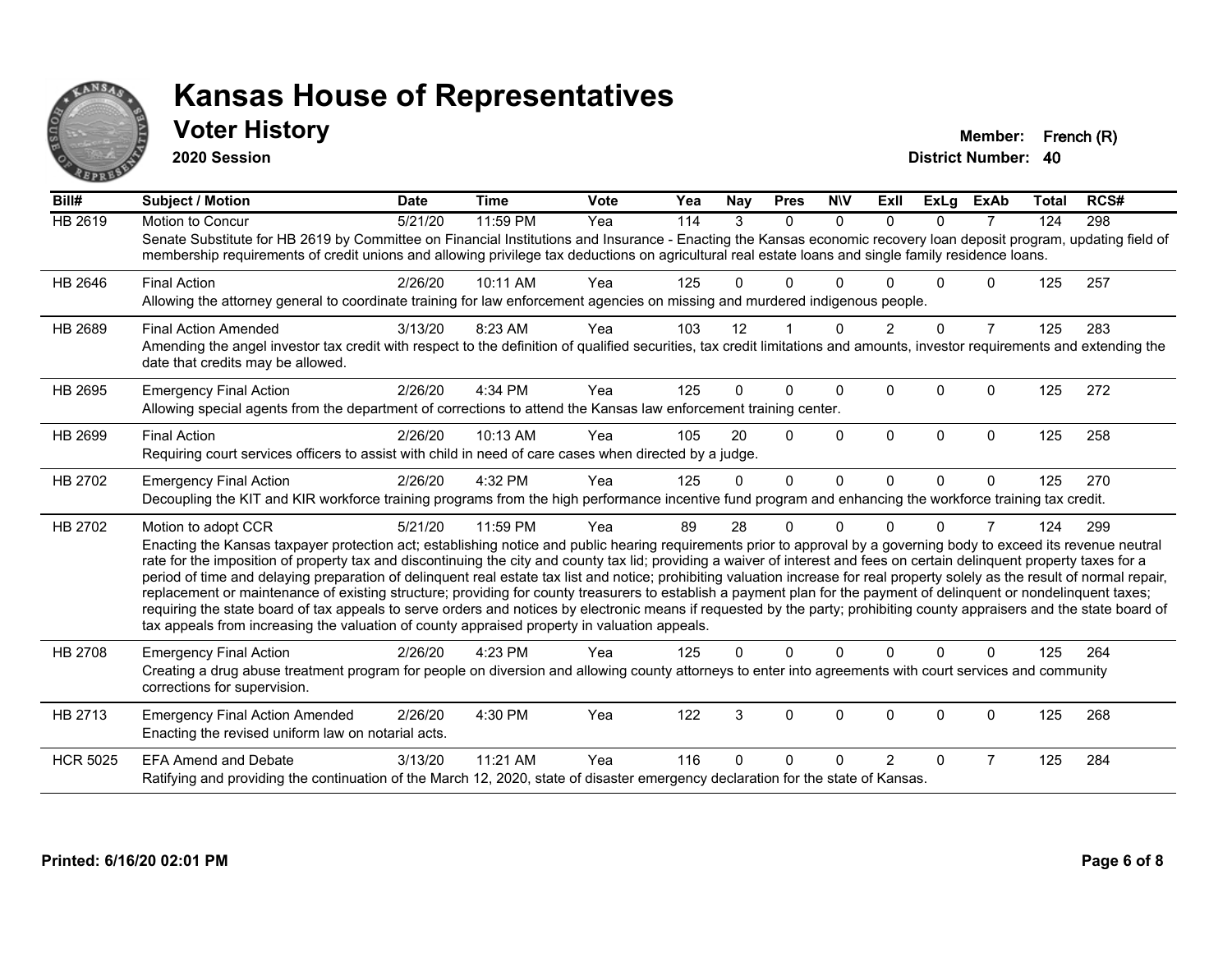

#### **Voter History Member: French (R)**

**2020 Session**

| Bill#           | <b>Subject / Motion</b>                                                                                                                                                                                                                                                           | <b>Date</b> | <b>Time</b> | Vote | Yea | <b>Nay</b>    | <b>Pres</b> | <b>NIV</b> | ExII          | ExLg          | <b>ExAb</b> | Total | RCS# |
|-----------------|-----------------------------------------------------------------------------------------------------------------------------------------------------------------------------------------------------------------------------------------------------------------------------------|-------------|-------------|------|-----|---------------|-------------|------------|---------------|---------------|-------------|-------|------|
| <b>HCR 5025</b> | Motion to adopt CCR<br>Ratifying and providing the continuation of the March 12, 2020, state of disaster emergency declaration for the state of Kansas, subject to limitations.                                                                                                   | 3/19/20     | 4:11 PM     | Yea  | 115 | 0             | $\Omega$    | $\Omega$   | 0             | 0             | 10          | 125   | 293  |
| <b>SB 27</b>    | <b>EFA Amend and Debate</b><br>House Substitute for SB 27 by Committee on Commerce, Labor and Economic Development - Providing for a maximum of 26 weeks of unemployment insurance<br>benefits and compensation for the pre-payment waiting period.                               | 3/17/20     | $1:02$ PM   | Yea  | 119 |               |             |            |               |               |             | 125   | 288  |
| <b>SB 66</b>    | Motion to adopt CCR<br>Appropriations for Fy 2020, 2021 and 2022 for various state agencies.                                                                                                                                                                                      | 3/19/20     | 3:52 PM     | Yea  | 99  | 16            | $\Omega$    | 0          |               |               | 10          | 125   | 292  |
| SB 102          | <b>EFA Amend and Debate</b><br>House Substitutes for SB 102 by Committee on Judiciary - Allowing the chief justice of the Kansas supreme court to extend or suspend deadlines or time limitations to<br>secure the health and safety of court users, staff and judicial officers. | 3/16/20     | 12:13 PM    | Yea  | 113 | 5.            | $\Omega$    | 0          | 3             | 0             |             | 125   | 285  |
| <b>SB 142</b>   | EFA Sub Bill Amended<br>House Substitute for SB No. 142 by House Committee on K-12 Education Budget - Authorizing the state board of education to grant waivers for school districts from<br>the requirement to provide a minimum number of school hours during the school term.  | 3/17/20     | 10:31 AM    | Yea  | 117 | $\mathcal{P}$ |             |            |               |               |             | 125   | 287  |
| <b>SB 155</b>   | <b>Final Action</b><br>Cemetery district territory deannexed from the territory of Valley Center.                                                                                                                                                                                 | 2/7/20      | $4:08$ PM   | Yea  | 119 |               | $\Omega$    | 3          | $\Omega$      | $\mathcal{P}$ | $\Omega$    | 125   | 210  |
| <b>SB 173</b>   | <b>EFA Amend and Debate</b><br>House Substitute for SB 173 by Committee on Appropriations - Providing for the Eisenhower legacy transportation plan.                                                                                                                              | 3/16/20     | 7:20 PM     | Pres | 103 | 16            |             | n          | $\mathcal{P}$ | 0             | 3           | 125   | 286  |
| <b>SB 173</b>   | Motion to adopt CCR<br>House Substitute for SB 173 by Committee on Appropriations - Providing for the Eisenhower legacy transportation plan.                                                                                                                                      | 3/19/20     | 12:04 PM    | Yea  | 112 |               |             | 0          | $\Omega$      | $\Omega$      | 10          | 125   | 291  |
| <b>SCR 1613</b> | <b>Final Action</b><br>Amending the bill of rights of the constitution of the state of Kansas to reserve to the people the right to regulate abortion through their elected state representatives<br>and senators.                                                                | 2/7/20      | $4:07$ PM   | Yea  | 80  | 43            |             |            |               | 2             | $\Omega$    | 125   | 209  |